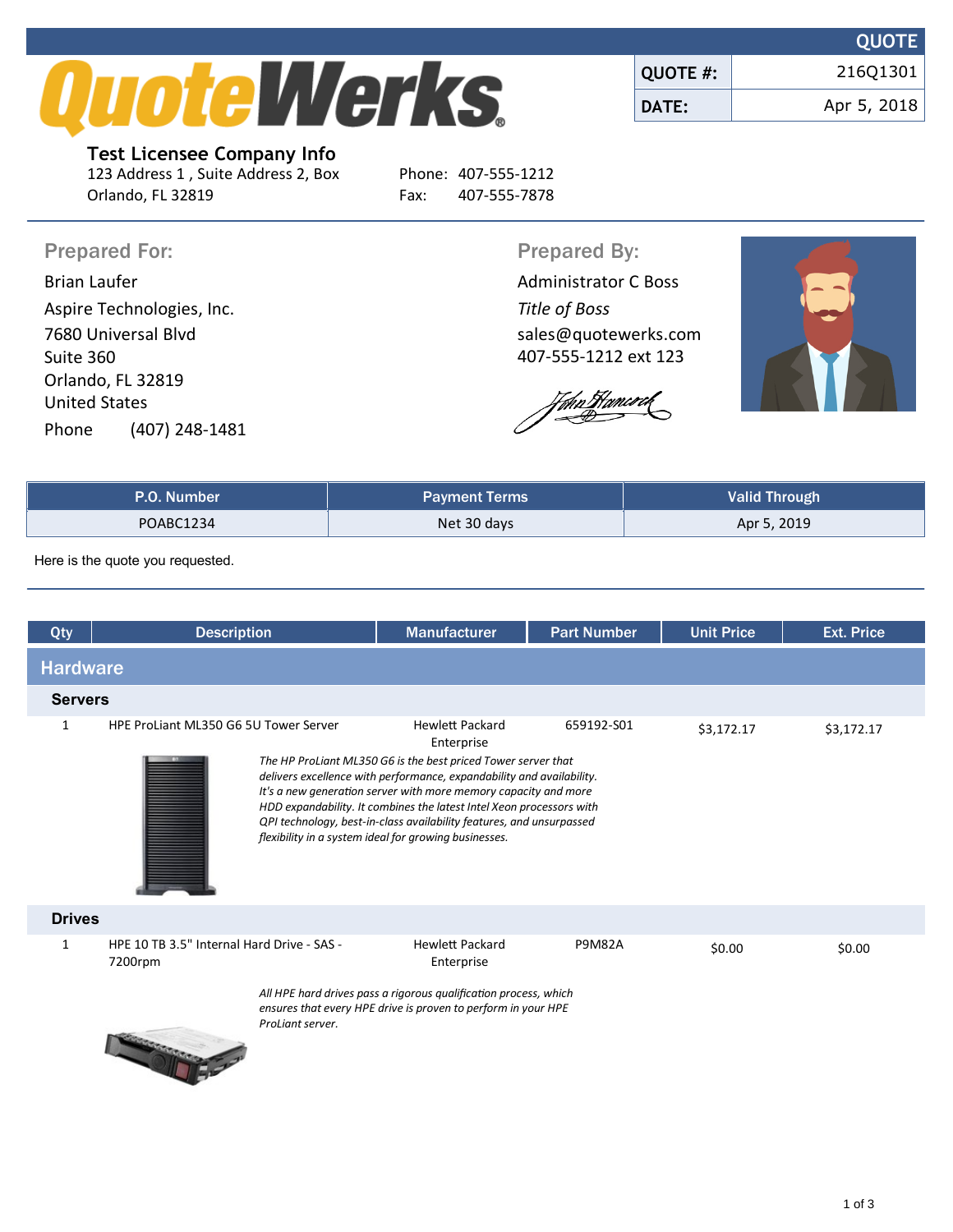| Qty          | <b>Description</b>                                                                                                                                                                                                                                                                                                                                                                                                                                                                                                                                                                                                                                                                                                                                                                                                                                                                                                                                                                                                                                                                                                                                                                                                                                                                                                                                                                                                                                                                                                                                                                                                                                                                                         | <b>Manufacturer</b>                                                                                                                                                                                            | <b>Part Number</b> | <b>Unit Price</b> | <b>Ext. Price</b> |
|--------------|------------------------------------------------------------------------------------------------------------------------------------------------------------------------------------------------------------------------------------------------------------------------------------------------------------------------------------------------------------------------------------------------------------------------------------------------------------------------------------------------------------------------------------------------------------------------------------------------------------------------------------------------------------------------------------------------------------------------------------------------------------------------------------------------------------------------------------------------------------------------------------------------------------------------------------------------------------------------------------------------------------------------------------------------------------------------------------------------------------------------------------------------------------------------------------------------------------------------------------------------------------------------------------------------------------------------------------------------------------------------------------------------------------------------------------------------------------------------------------------------------------------------------------------------------------------------------------------------------------------------------------------------------------------------------------------------------------|----------------------------------------------------------------------------------------------------------------------------------------------------------------------------------------------------------------|--------------------|-------------------|-------------------|
|              | <b>Accessories</b>                                                                                                                                                                                                                                                                                                                                                                                                                                                                                                                                                                                                                                                                                                                                                                                                                                                                                                                                                                                                                                                                                                                                                                                                                                                                                                                                                                                                                                                                                                                                                                                                                                                                                         |                                                                                                                                                                                                                |                    |                   |                   |
| 1            | Kingston 64GB DataTraveler 2000 USB 3.1 Flash<br>Drive - 64 GB - USB 3.1 - 256-bit AES                                                                                                                                                                                                                                                                                                                                                                                                                                                                                                                                                                                                                                                                                                                                                                                                                                                                                                                                                                                                                                                                                                                                                                                                                                                                                                                                                                                                                                                                                                                                                                                                                     | Kingston Technology<br>Company                                                                                                                                                                                 | DT2000/64GB        | \$0.00            | \$0.00            |
|              | Kingston Digital Ships Encrypted USB with Keypad Access<br>Alphanumeric Keypad For Ease of Use and Secure PIN ProtectionAES<br>256-Bit Hardware-based Data EncryptionOS Independent: Works on<br>Multiple Systems / DevicesFountain Valley, CA - January 6, 2016 -<br>Determined a<br>Kingston Digital, Inc., the Flash memory affiliate of Kingston<br>Technology Company, Inc., the independent world leader in memory<br>products, today announced the release of DataTraveler® 2000<br>encrypted USB Flash drive. DataTraveler 2000 offers hardware<br>encryption and PIN protection with access through an onboard<br>alphanumeric keypad. It will ship later in Q1.<br>It is designed for global security IT professionals, small-to-medium<br>businesses and corporate end users who require electronic data<br>protection. DataTraveler 2000 is easily deployable in a work<br>environment where multiple devices and operating systems are in<br>use as the drive is OS independent and features hardware-based, full<br>disk AES 256-bit data encryption in XTS mode. Encryption is done on<br>the drive and no software or hardware drivers are needed.<br>DataTraveler 2000's alphanumeric keypad allows users to lock the<br>drive with a word or number combination for easy-to-use PIN<br>protection. For additional security, its auto-lock feature is activated<br>when the drive is removed from the host device and the encryption<br>key and password are deleted after 10 invalid login attempts to<br>thwart brute force intrusions. DataTraveler 2000 is built with<br>durability in mind as an aluminum cover protects the drive from<br>everyday elements such as water and dust. |                                                                                                                                                                                                                |                    |                   |                   |
| $\mathbf{1}$ | Microsoft Mouse - Optical - Cable - Black - USB,<br>PS/2 - 800 dpi - Scroll Wheel - 3 Button(s) -<br>Symmetrical                                                                                                                                                                                                                                                                                                                                                                                                                                                                                                                                                                                                                                                                                                                                                                                                                                                                                                                                                                                                                                                                                                                                                                                                                                                                                                                                                                                                                                                                                                                                                                                           | Microsoft Corporation                                                                                                                                                                                          | 4YH-00005          | \$0.00            | \$0.00            |
|              | for value.                                                                                                                                                                                                                                                                                                                                                                                                                                                                                                                                                                                                                                                                                                                                                                                                                                                                                                                                                                                                                                                                                                                                                                                                                                                                                                                                                                                                                                                                                                                                                                                                                                                                                                 | Value in an Optical MouseMicrosoft Optical Technology replaces the<br>traditional mechanical mouse ball for greater accuracy and control.<br>Easy and comfortable to use, Basic Optical Mouse is a good choice |                    |                   |                   |

## Hardware Subtotal \$3,172.17

| <b>Software</b> |                                                                                                                                   |                       |           |                          |            |
|-----------------|-----------------------------------------------------------------------------------------------------------------------------------|-----------------------|-----------|--------------------------|------------|
|                 | Microsoft Windows Server 2016 Standard -<br>License - 16 Core - Volume - Microsoft Open<br>License Program - Single Language - PC | Microsoft Corporation | 9EM-00118 | \$866.03                 | \$866.03   |
|                 | Microsoft Windows Server 2016 Remote<br>Desktop Services - 5 User CAL - FPP - English - PC                                        | Microsoft Corporation | 6VC-03055 | \$739.73                 | \$739.73   |
|                 |                                                                                                                                   |                       |           | <b>Software Subtotal</b> | \$1,605.76 |
|                 |                                                                                                                                   |                       |           |                          |            |

| <b>Services</b> |                                       |         |        |        |
|-----------------|---------------------------------------|---------|--------|--------|
|                 | Managed Anti-Virus with Premiuml ITSS | ITSSAVP | \$4.50 | \$4.50 |